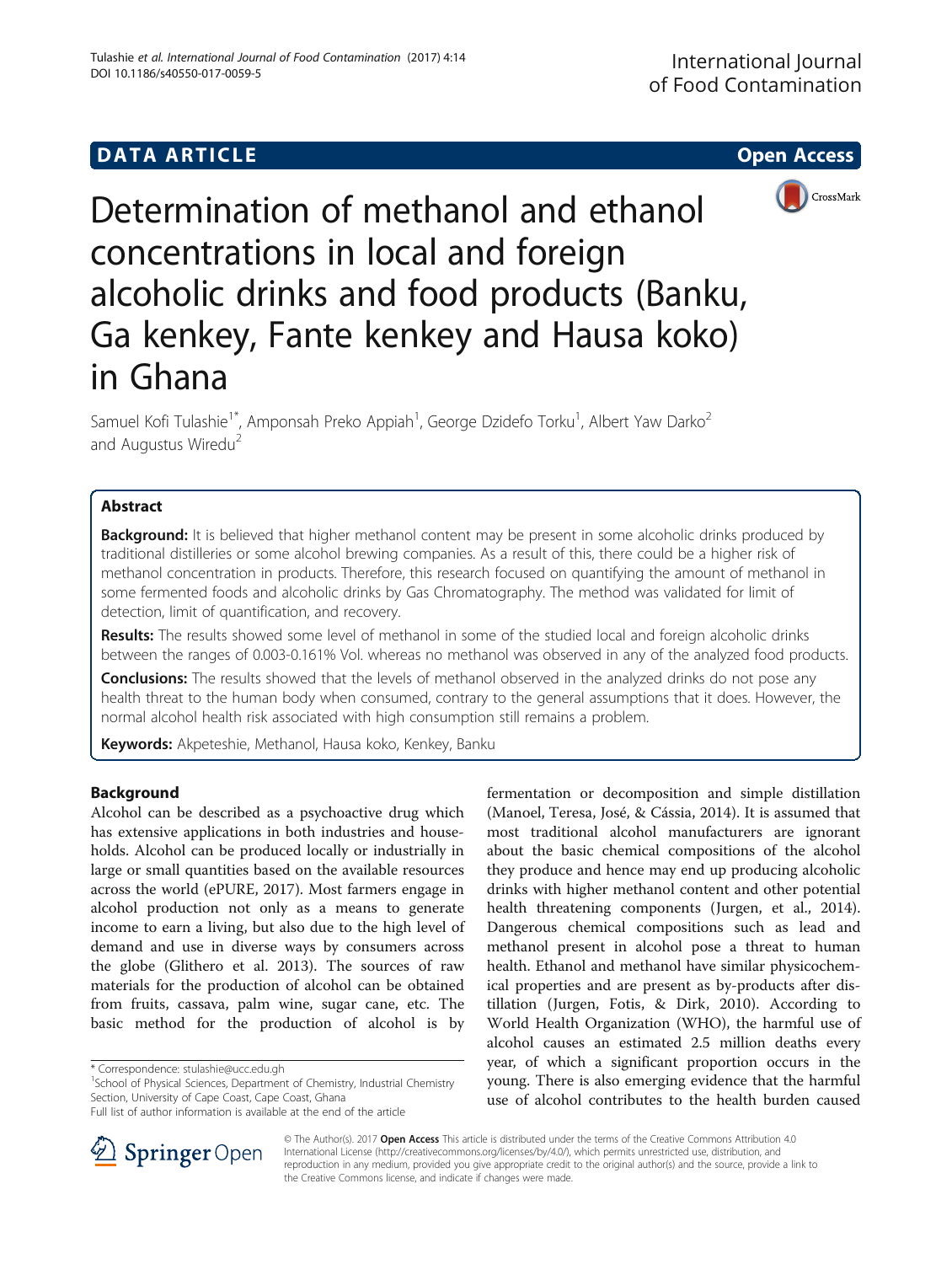<span id="page-1-0"></span>by communicable diseases such as tuberculosis and HIV/AIDS (WHO, [2004](#page-4-0)).

The quality of alcoholic beverages in Ghana (especially the traditionally brewed) has been a source of concern for some time (Luginaah and Dakubo [2003](#page-4-0)). It is believed that methanol may be generated in alcoholic drinks during the fermentation process. The lack of proper fermentation and distillation techniques by traditional or artisanal distilleries and some commercial operators may be a factor to high risk of methanol content in the products (Elijah [2016\)](#page-3-0). Also, the complications and chronic diseases or ill health such as blindness, dizziness, respiratory diseases etc., associated with drunkenness suggested that there may be the presence of methanol and other toxic substance in the drink that affects the health of the people (Lachenmeier [2007](#page-4-0)). Methanol is a chemical solvent, widely used in products such as paints, gasoline, and photocopying fluid. Methanol occurs naturally in food, notably in fresh fruits, vegetables and their juices. It occurs as free methanol, methyl esters of fatty acids or methoxy groups on polysaccharides such as pectin from which it can be released by digestion. Pectin is broken down during digestion in the colon, from where methanol can be absorbed. This means that the potential methanol intake from the diet is higher than analysis of the free methanol content of individual foodstuffs (Lang et al. [2006\)](#page-4-0). The ingestion of as little as 10 ml of methanol can cause permanent blindness and 30 ml can be fatal (Lal et al. [2001\)](#page-4-0). Methanol is metabolized by alcohol dehydrogenase that converts it to formaldehyde and finally to formic acid, the metabolite responsible for its toxicity. Folate is necessary to metabolize and excrete formic acid (Lal et al. [2001](#page-4-0)). Observed human oral lethal dosage of methanol via ingestion ranges from 15 to 250 g (Gibel et al. [1969](#page-3-0)).

This work focuses on quantifying the concentrations of methanol in both local and foreign alcoholic drinks and some fermented food products (Banku, Ga kenkey, Fante kenkey and Hausa koko) in Ghana by using Gas Chromatography with thermal conductivity detector (GC-TCD) as an analytical method.

# Methods

### Sampling

Twenty samples of most commonly used local and foreign alcoholic beverages in Ghana were randomly purchased from various shops in the Greater Accra and Volta regions of Ghana. The selected alcoholic beverages were in the categories of spirits, wines and herbal bitters. The raw materials for the foreign beverages differed from one another, but were mostly cereals and fruits as well as selected herbs which were fermented and distilled industrially. However, all samples of the locally made spirit (Akpeteshie) were produced by artisanal

(traditional) brewery. The selected local food products (Banku, Ga kenkey, Fante kenkey and Hausa koko) were purchased from the University of Cape Coast, UCC (science market) in the central region of Ghana. These food products with the exception of Hausa koko were all produced from fermented corn dough. Hausa koko on the other hand was produced from milled millet grains that were allowed to stand and ferment for some days. The purchased samples were then given unique serial numbers.

#### Reagents

Analytical grade reagents were utilized. Standard reference solutions of Methanol, Isopropyl alcohol and distilled water were used for the development of the GC calibration curve for this work.

#### Sample preparation

2.5 ml of each alcoholic beverage sample was measured into a measuring cylinder and topped up with de-ionized water to the mark. The food samples were prepared by measuring the mass, 154.75 g, 210.00 g, 214.91 g and 245.55 g of Banku, Hausa koko, Ga kenkey and Fante kenkey respectively and were dissolved separately in de- ionized water. Filtration was done to obtain a clear solution for GC analyses. A portion of the prepared sample was then used for the GC analysis.

|        | <b>Table 1</b> Detailed description of the operating conditions of |  |  |
|--------|--------------------------------------------------------------------|--|--|
| the GC |                                                                    |  |  |

| Parameter                          | Value                                   |
|------------------------------------|-----------------------------------------|
| Injector temperature set point     | 120 °C                                  |
| Injector flow rate                 | $21$ ml/min                             |
| Type of column                     | Packed Column                           |
| FFAP                               | 15% Chromosorb which<br>is highly polar |
| Column flow rate                   | 20 ml/min                               |
| Initial oven temperature           | 60 °C on hold for 5 min                 |
| Final oven temperature             | 120 °C on hold for 5 min                |
| Temperature increases interval     | at 10 °C/min interval                   |
| Detector temperature               | 250 °C                                  |
| Reference flow rate                | $50 \mathrm{m}$                         |
| Limit Of detection (Methanol)      | $1.43 \times 10^{-4}$ %Vol              |
| Limit of detection (Ethanol)       | $1.54 \times 10^{-4}$ %Vol              |
| Limit of quantification (Methanol) | $4.77 \times 10^{-4}$ %Vol              |
| Limit of quantification (Ethanol)  | $5.12 \times 10^{-4}$ %Vol              |
| Recovery Range %                   | 80%-100%                                |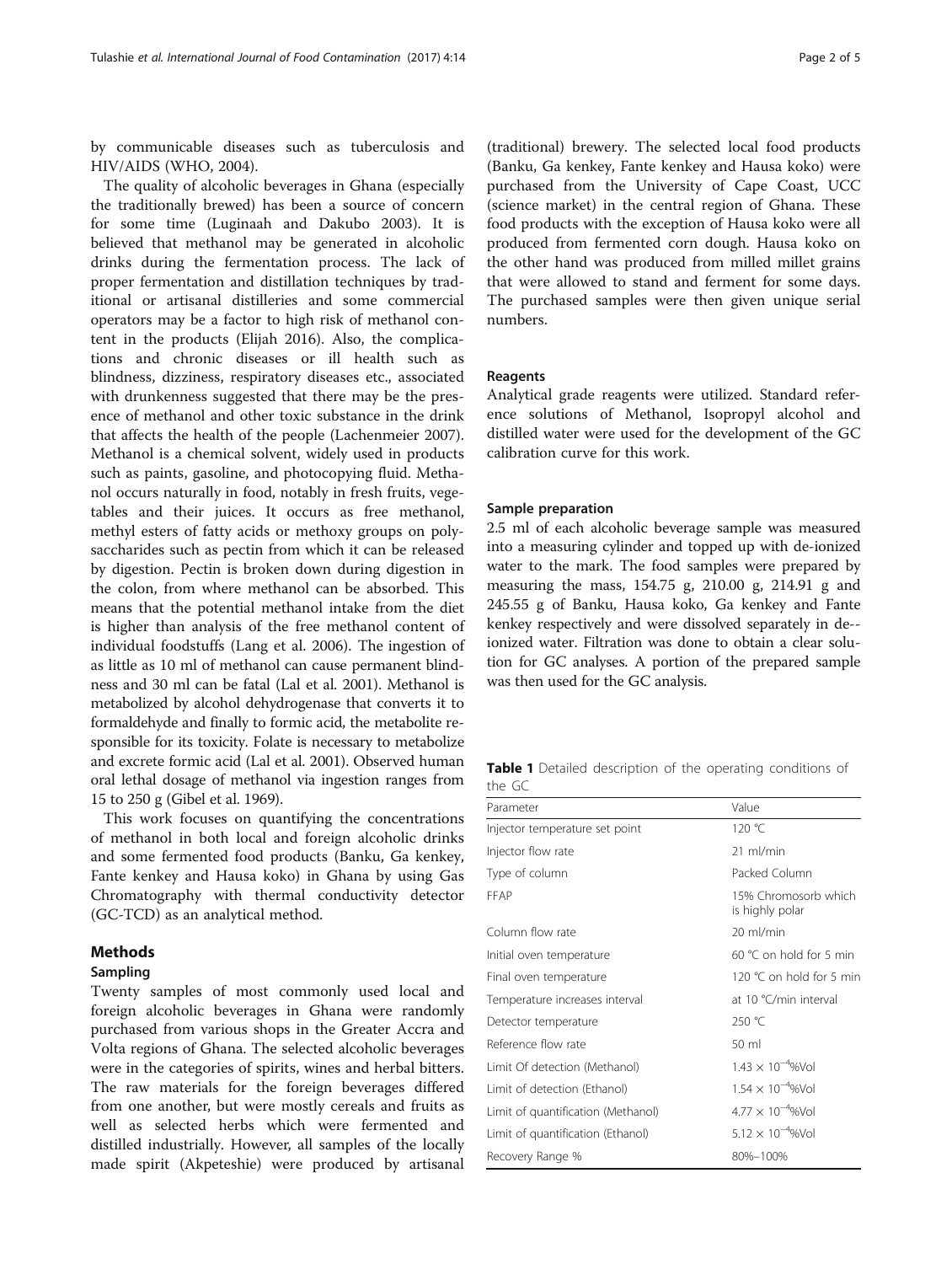| Drinking spot           | Location          | Alcohol type                 | Origin  | Code            | Methanol (%vol)                | Ethanol (%vol) |
|-------------------------|-------------------|------------------------------|---------|-----------------|--------------------------------|----------------|
| Maxi spot               | Mafi Asiekpe      | Spirit                       | Local   | S <sub>2</sub>  | $\qquad \qquad -$              | 37             |
| Home                    | Osu-Nyaneba Est.  | Wine                         | Foreign | S3              | 0.009                          | 12             |
| Home                    | Osu- Nyaneba Est. | Whisky/spirit                | Foreign | S <sub>4</sub>  | 0.007                          | 40             |
| Home                    | Osu- Nyaneba Est. | Wine                         | Foreign | S <sub>5</sub>  | 0.007                          | 17             |
| Maxi spot               | Mafi Asiekpe      | Bitters/spirit               | Local   | S <sub>6</sub>  |                                | 40             |
| Distillation point      | Mafi Mankukope    | Akpeteshie/spirit            | Local   | S7              | 0.052                          | 45             |
| Maxi spot               | Mafi Asiekpe      | bitters/spirit               | Local   | S8              | $\qquad \qquad \qquad \qquad$  | 29             |
| Maxi spot               | Mafi Asiekpe      | bitters/spirit, med. Alcohol | Local   | S <sub>9</sub>  | $\qquad \qquad -$              | 32             |
| Home                    | Osu-Nyaneba Est.  | Wine                         | Foreign | <b>S10</b>      | 0.003                          | 8              |
| Maxi spot               | Mafi Asiekpe      | dry gin/spirit               | Local   | S11             | $\qquad \qquad \qquad \qquad$  | 37             |
| Desiadenyo spot         | Mafi Asiekpe      | Spirit                       | Local   | <b>S12</b>      | $\qquad \qquad \longleftarrow$ | 31             |
| Desiadenyo spot         | Mafi Asiekpe      | spirit, med. Alcohol         | Local   | S <sub>13</sub> | $\qquad \qquad -$              | 37             |
| Desiadenyo spot         | Mafi Asiekpe      | bitters/spirit               | Local   | <b>S14</b>      | 0.063                          | 38             |
| Maxi spot               | Mafi Asiekpe      | spirit, med. Alcohol         | Local   | S <sub>15</sub> | 0.112                          | 22             |
| <b>TOR Bush Canteen</b> | Tema-Accra        | Akpeteshie/spirit            | Local   | S <sub>16</sub> | $\overline{\phantom{m}}$       | 36             |
| Original Auntie BB      | Osu-Nyaneba Est.  | Akpeteshie/spirit            | Local   | <b>S17</b>      | 0.126                          | 42             |
| <b>VYKISS</b> spot      | Osu-Ako-Adjei     | spirit, med. Alcohol         | Local   | <b>S18</b>      | 0.142                          | 43             |
| Auntie Afi's Enterprise | Osu-Ako-Adjei     | Akpeteshie/spirit            | Local   | S19             | 0.141                          | 39             |
| Jomens Enterprise       | Osu-Ako-Adjei     | Akpeteshie/spirit            | Local   | <b>S20</b>      | 0.161                          | 39             |

<span id="page-2-0"></span>Table 2 Summary of the mean concentrations of methanol and ethanol in the analyzed alcoholic drinks

Note that the brand names of these alcoholic beverages have been withheld for security reasons

#### Instrumentation

For the quantification of the methanol and ethanol content in the prepared samples, a GC model of Agilent US 6890 N Series (California, USA) equipped with a thermal conductivity detector purchased from Agilent Technology was used. The GC was calibrated using prepared mixtures of analytical grade ethanol, methanol and water. A (3.0 μl) portion of each prepared sample was introduced into the injector port and the analysis was carried out in operation conditions stated below in Table [1](#page-1-0).

## Results and discussion

The Table 2 depicts a summary of the mean concentrations of two replicates each for ethanol and methanol analyzed in the alcoholic drinks in each case.

Table 2 shows the variations in the concentrations of methanol and ethanol of the various samples analyzed. Ethanol concentration of the samples ranged between 7 and 46% whereas that of methanol ranged from "not detectable" to 0.161%. Akpeteshie recorded the highest

amount of methanol and ethanol concentrations among the analyzed samples in all cases. From Table 2, it was also observed that eight of the alcoholic drinks (sample codes; S2, S6, S8, S9, S11, S12, S13 and S16) recorded no amount of methanol concentration whereas twelve of the analyzed samples (sample codes; S3, S4, S5, S7, S10, S14, S15, S17, S18, S19 and S20) showed traces of methanol at different concentrations. Among the samples that tested positive for methanol content, sample S10 (a foreign wine) recorded the lowest amount of methanol concentration (0.003%) while sample S20 (Akpeteshie) showed the highest methanol concentration (0.161%).The results show that low amounts of methanol were recorded in the foreign drinks as compared to the local drinks.

Whereas WHO reported oral lethal dose of methanol between 0.3–1 g/kg (20 to 60 g or 25–75 ml/person in a 60 kg adult) (WHO [1997](#page-4-0)), a 0.161% methanol level as seen in the analysis implies that 1.61 ml of methanol may be realized in 1 L of the alcoholic drink (Akpeteshie) and hence possesses no potential health threat

**Table 3** Ethanol and methanol concentration in the analyzed local fermented food products

| Food vendor       | Location             | Sample name          | Methanol(%vol) | Ethanol (%vol) |
|-------------------|----------------------|----------------------|----------------|----------------|
| Emmanuel chop bar | Science market, UCC  | Banku extract        |                | 0.0297         |
|                   | Science market, UCC  | Ga Kenkey extract    | -              | 0.007          |
|                   | Market entrance, UCC | Hausa koko extract   |                | 0.0141         |
|                   | Amamoma              | Fante kenkey extract |                | 0.139          |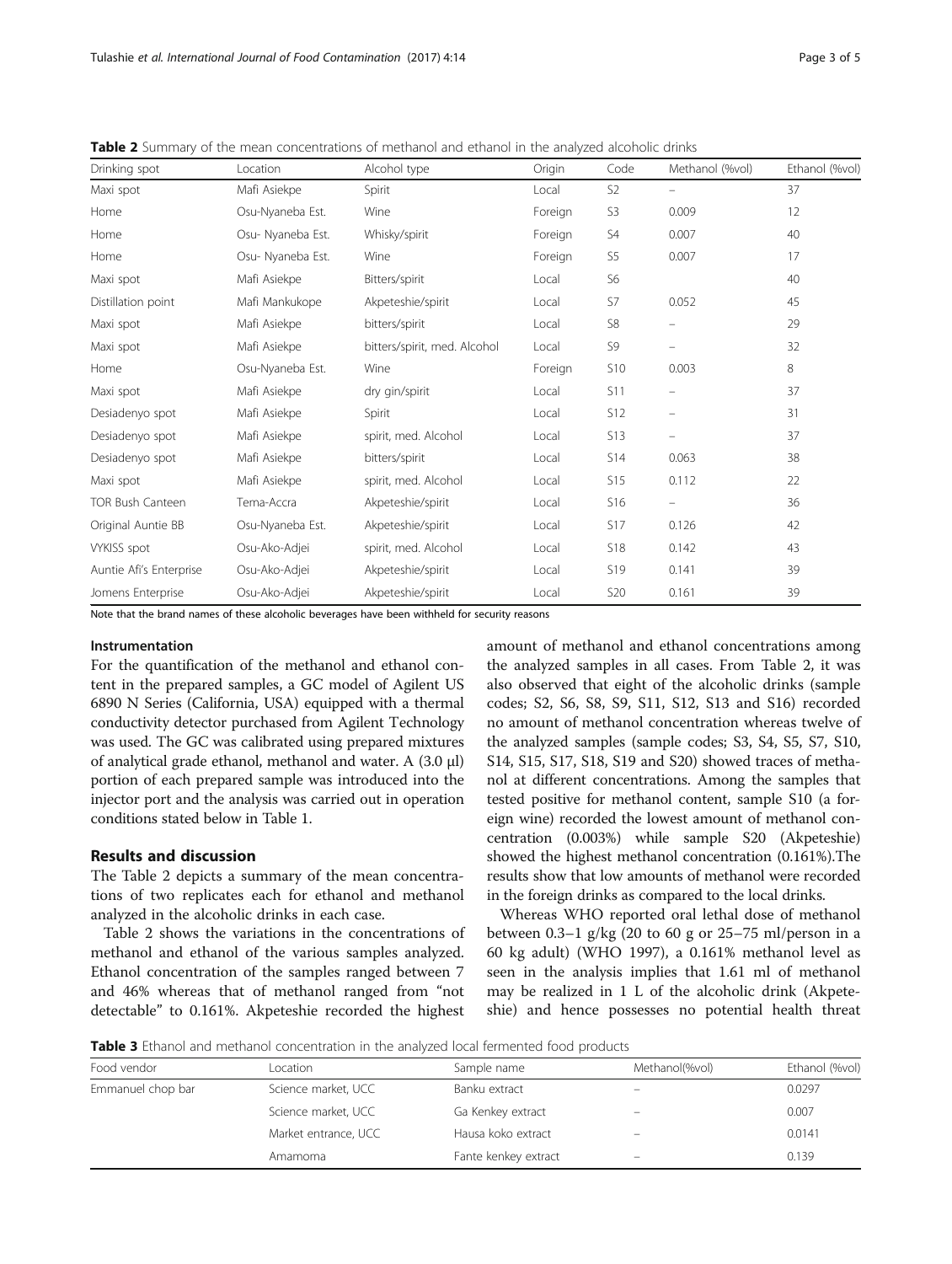<span id="page-3-0"></span>when consumed. However, the oral lethal dose of ethanol had been reported in the range 5 to 8 g/kg. Thus, for a 60 kg adult, 300 g (384 ml) of ethanol can be fatal ([Alcohol.org.nz](http://alcohol.org.nz)), therefore, ethanol concentrations of 39% and above as seen in some of the analyzed drinks (S4, S6, S7, S17, S18, S19 and S20) implies that at least 390 ml of ethanol is contained in 1 L of the alcoholic drink and may all the same cause higher health risks when consumed excessively or without care.

Table [3](#page-2-0) shows a summary of methanol and ethanol concentrations found in the fermented food products.

All these food products were produced from corn dough with the exception of Hausa koko, which was produced from millet grains. To make corn into dough, it was first soaked in water for about 3 days and then drained off the water after which it was milled into fine powder. The obtained powder was mixed with a small amount of water and made into dough. The dough was then left for some days to ferment before being used to prepare the desire food product (Ga Kenkey, Fante Kenkey and Banku). The millet grains were also treated in the same way to obtain millet dough from which Hausa koko was produced.

No amount of methanol was observed in the food products. Fante kenkey recorded the highest amount of ethanol concentration. The concentration of ethanol in Ga kenkey was insignificant as compared to that of Fante kenkey.

### Conclusions

Determination and quantification of methanol and ethanol concentration in alcoholic drinks and some local fermented food products showed that some amounts of methanol between the ranges of "not detectable" to 0.161% were found in most of the alcoholic drinks that were investigated, but were however below the minimum oral lethal dose 0.3–1 g/kg (20 to 60 g or 25– 75 ml/person in a 60 kg adult). The food products recorded no amount of methanol but contained small quantities of ethanol between the ranges of 0.006– 0.140% which are not harmful to the body. The concentration of ethanol in most of the alcoholic drinks was below the suggested lethal dose of 5 to 8 g/kg for a 60 kg adult, 300 g (384 ml) of ethanol. However, Akpeteshie seemed to contain 40–45%Vol of ethanol implying that at least 400 ml of ethanol is contained in 1 L of the drink and hence may cause higher health risks when consumed excessively or without care.

This research work suggests that despite the fact that methanol was found to be present in most of the analyzed alcoholic drinks, the levels observed do not pose any health threat to the human body when consumed, contrary to the general assumptions that it does. However, the normal alcohol health risk associated with high consumption still remains a problem and therefore, it is recommended that typical alcohol policy responses such as increases of sales prices via taxation especially for the locally made spirit (Akpeteshie) which appears to be cheaper on the market as well as restrictions of availability of such beverages be implemented, alongside sensitization campaigns to educate the national populace on the dangers of excess alcohol intake.

### Additional files

[Additional file 1:](dx.doi.org/10.1186/s40550-017-0059-5) Validation data. (XLSX 32 kb)

[Additional file 2:](dx.doi.org/10.1186/s40550-017-0059-5) Chromatograms of the analyzed food and drink samples. (PDF 8503 kb)

#### Acknowledgements

The authors are grateful to the Tema Oil Refinery and University of Cape Coast, Ghana for availing their laboratories for the experimental work. We also thank Mr. Francis Kotoka for his suggestions towards this manuscript.

#### Funding

Not applicable.

#### Availability of data and materials

All the data, including chromatograms with respect to measurements made in this manuscript are available in the manuscript and as Additional files 1 and 2 to support this manuscript.

#### Authors' contributions

All the authors contributed significantly to this manuscript. SKT was the chief supervisor of the entire process from the experimental work to the writing of the manuscript. AYD and AW did the laboratory analyses/experimental work of the local and foreign drinks respectively. APA and GDT did all the sampling, undertook the experimental work/laboratory analyses of the local fermented food products, and drafted the entire manuscript. All authors read and approved the final manuscript.

#### Ethics approval and consent to participate Not applicable.

#### Consent for publication

All the authors have consented to the publication of this manuscript.

#### Competing interests

The authors declare that they have no competing interests.

#### Publisher's Note

Springer Nature remains neutral with regard to jurisdictional claims in published maps and institutional affiliations.

#### Author details

<sup>1</sup>School of Physical Sciences, Department of Chemistry, Industrial Chemistry Section, University of Cape Coast, Cape Coast, Ghana. <sup>2</sup>Tema Oil Refinery Quality Control Department, Heavy Industrial Area, P. O. Box Co 599, Tema, Ghana.

#### Received: 28 June 2017 Accepted: 5 October 2017 Published online: 24 October 2017

#### References

- Elijah IO (2016) Methanol contamination in traditionally fermented alcoholic beverages: the microbial dimension. Springerplus.
- ePURE. (2017). About ethanol. Retrieved august 27th, 2017, from ePURE European Renewable Ethanol: http://epure.org/about-ethanol/
- Gibel W, Wildner GP, Lohs K. Experimental studies on hepatotoxic effect of higher alcohols (fusel oil). Z Gastroenterologie. 1969;7:108–13.